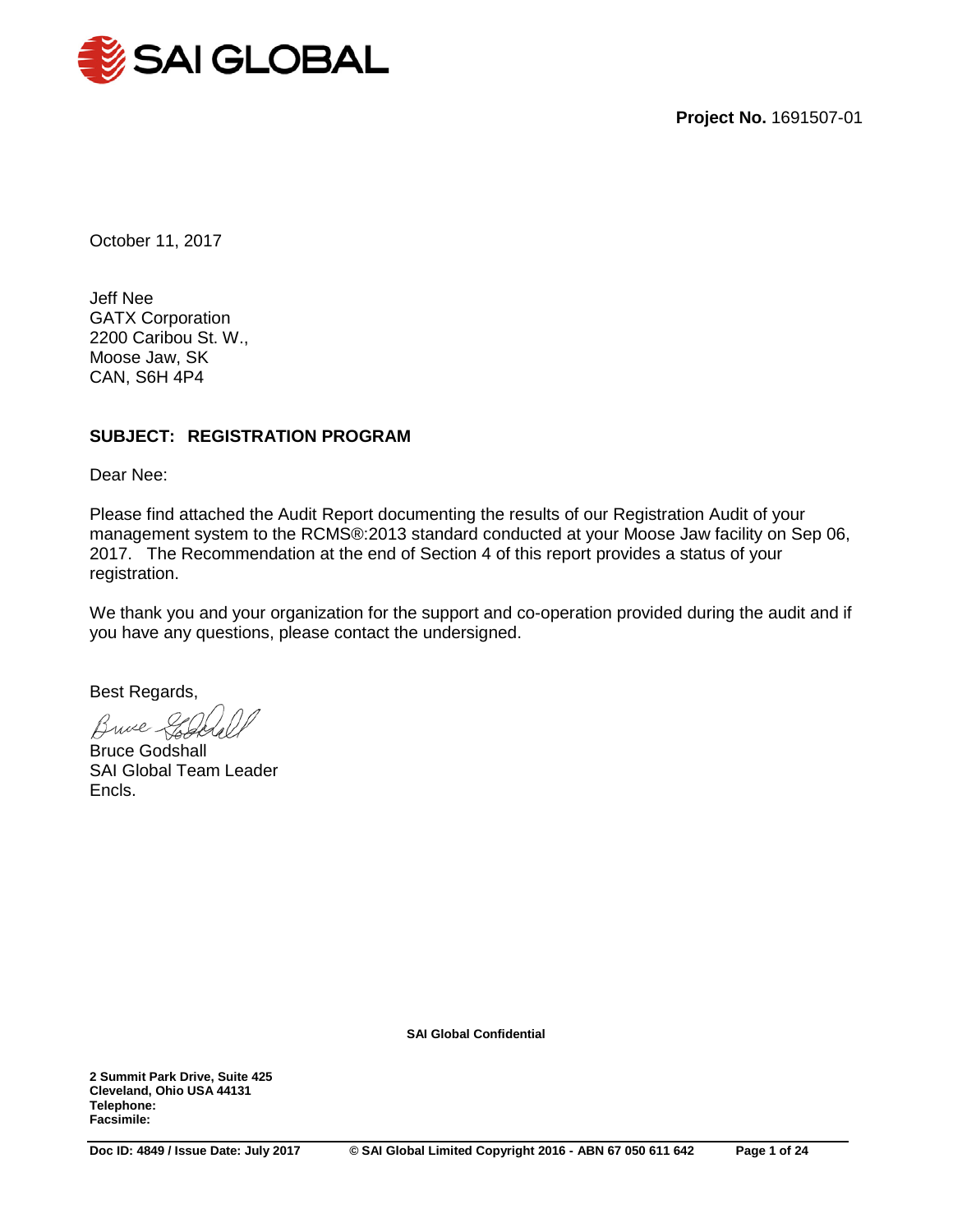

# **MANAGEMENT SYSTEM AUDIT REPORT**

## **REPORT CONTENTS**

- **Section 1: Company Information**
- **Section 2: Purpose**
- **Section 3: Management System and Scope**
- **Section 4: Audit Details and Results**
- **Section 5: Audit Findings**

# **REPORT DISTRIBUTION**

GATX Corporation SAI Global File Bruce Godshall

> COMMERCIAL- IN – CONFIDENCE The contents of this report must not be disclosed to a third party without the agreement of the SAI Global Client

> > DISCLAIMER:

This report has been prepared by SAI Global (SAI Global) in respect of a Client's application for assessment by SAI Global. The purpose of the report is to comment upon evidence of the Client's compliance with the standards or other criteria specified. The content of this report applies only to matters, which were evident to SAI Global at the time of the audit within the audit scope. SAI Global does not warrant or otherwise comment upon the suitability of the contents of the report or the certificate for any particular purpose or use. SAI Global accepts no liability whatsoever for consequences to, or actions taken by, third parties.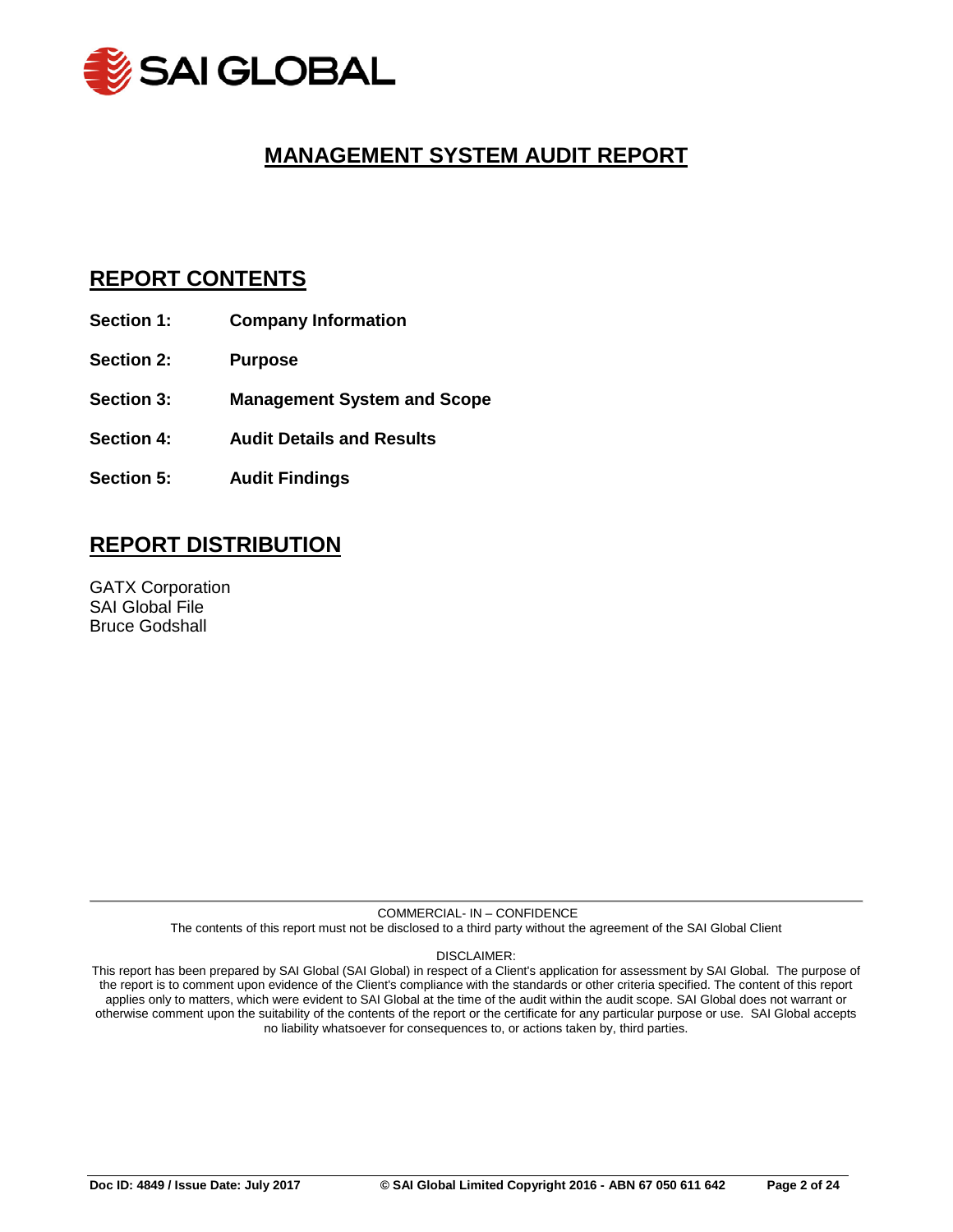

## **SECTION 1 - COMPANY INFORMATION**

| <b>Company Name:</b>   | <b>GATX Corporation</b> |
|------------------------|-------------------------|
| <b>Address:</b>        | 2200 Caribou St. W.,    |
|                        | Moose Jaw, Saskatchewan |
|                        | <b>CAN, S6H 4P4</b>     |
| <b>Client No.:</b>     | 1691507                 |
| <b>Contact Person:</b> | Jeff Nee                |
| Title:                 | VP, EHS                 |

## **SECTION 2 – PURPOSE**

The purpose of this audit report is to summarize the degree of conformance with relevant criteria, as defined within this report, based on the evidence obtained during the audit of your organization. This audit report considers your organization's policies, objectives, and continual improvement processes. Comments may include how suitable the objectives selected by your organization appear to be in regard to maintaining customer satisfaction levels and providing other benefits with respect to policy and other external and internal needs. We may also comment regarding the measurable progress you have made in reaching these targets for improvement.

This audit was performed in accordance with the requirements of SAI Global procedures which reflect the requirements and guidance provided in recognized international standards relating to audit practices such as ISO/IEC 17021, ISO 19011 and other normative criteria. SAI Global Auditors are assigned to audits according to industry, standard or technical competencies appropriate to the organization being audited. Details of such experience and competency are maintained in our records.

In addition to the information contained in this audit report, SAI Global maintains files containing details of organization size and personnel as well as evidence collected during preliminary and subsequent audit activities relevant to the application for initial registration of your organization. Such information includes details of your primary contact persons and site addresses. Please take care to advise us of any change that may affect the application and/or registration or may assist us to keep your contact information up to date, as required by our Terms and Conditions.

This report has been prepared by SAI Global Limited (SAI Global) in respect of a Client's application for assessment by SAI Global. The purpose of the report is to comment upon evidence of the Client's compliance with the standards or other criteria specified. The content of this report applies only to matters, which were evident to SAI Global at the time of the audit, based on sampling of evidence provided and within the audit scope. SAI Global does not warrant or otherwise comment upon the suitability of the contents of the report or the certificate for any particular purpose or use. SAI Global accepts no liability whatsoever for consequences to, or actions taken by, third parties as a result of or in reliance upon information contained in this report or certificate.

Please note that this report is subject to independent review and approval. Should changes to the outcomes of this report be necessary as a result of the review, a revised report will be issued and will supersede this report.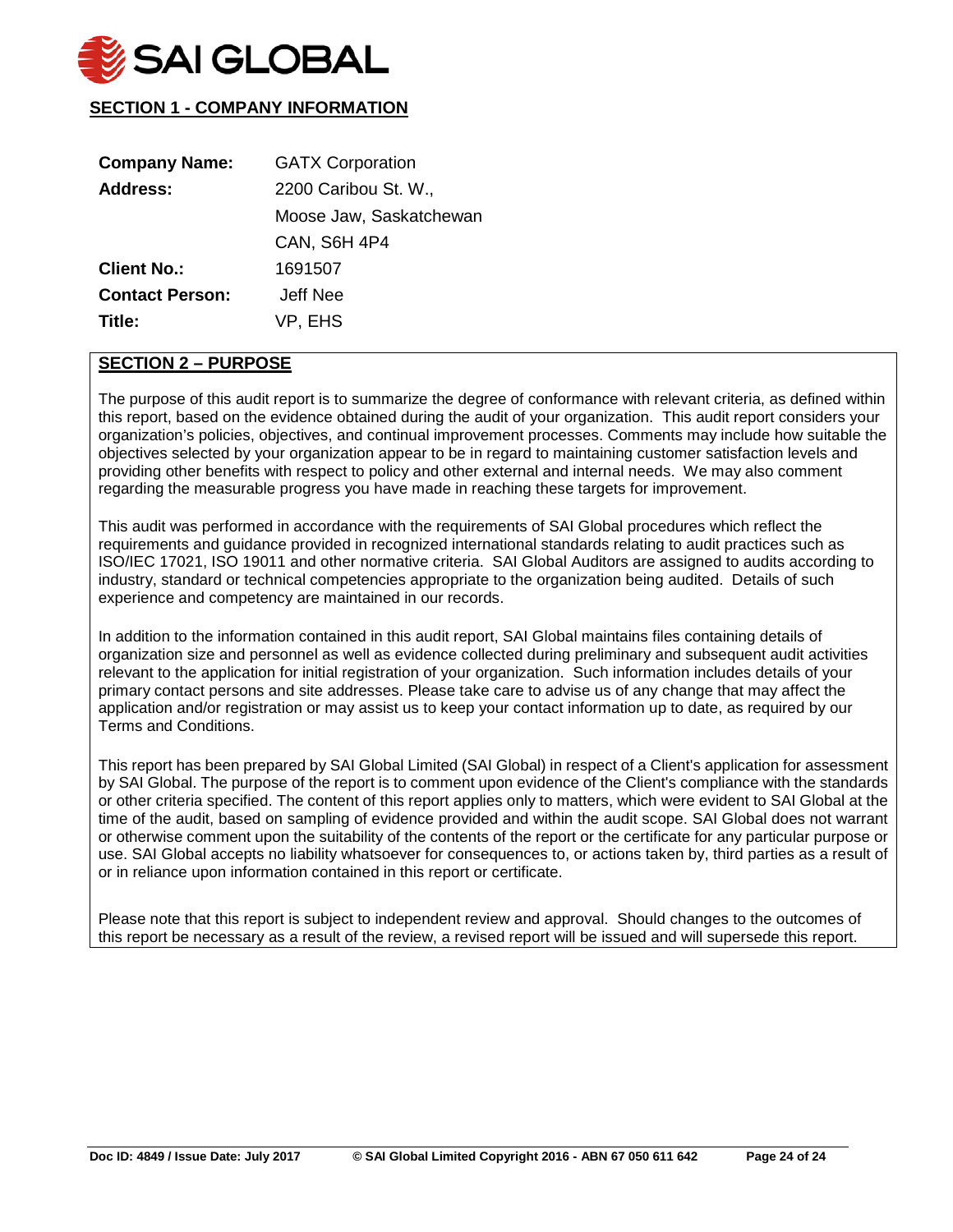

## **SECTION 3 - MANAGEMENT SYSTEM AND SCOPE**

**Audit Standard:** RCMS®:2013

**US SIC / NACE Codes:** 4899 / I63.2

## **Scope of Registration**

Providing lease financing and maintenance services to customers operating rail and other targeted assets. All sites are dependent on Chicago HQ file 1058468 for management and legal services and activities, design and planning.

#### **Statutory and Regulatory Requirements Referenced**

1. Describe the organization's system for identification of statutory and regulatory requirements:

2. Identified requirements: The site EHS and Corporate Director of EHS identify legal and other requirements using web sites "OSHA Act Regulations and Code books and web site, Gov of Sask.- Work Safe and SASk Sustainability Reserve department web site. Site Manager is involved with the committees of the Industrial Railroad group which is involved in tank car and railroad legislation. A master list of legal requirements is maintained at each site.

It appears that all legal and other requirements are Identified and included in the site compliance calendars.

## **Dependency Note**

This company's Registration is dependent on the continued registration of GATX Corporation, Moose Jaw, File No. 1691507-01. All sites are dependent on Chicago HQ file 1058468 for management and legal services and activities, design and planning.

|                           | <b>SECTION 4 - AUDIT DETAILS AND RECOMMENDATION</b> |
|---------------------------|-----------------------------------------------------|
| <b>Type of Audit:</b>     | <b>Registration Audit</b>                           |
| <b>Audit Dates:</b>       | Sep 06, 2017 to Sep 08, 2017                        |
| <b>Duration of Audit:</b> | Person(s): 1<br>Day(s): 3.50                        |
| <b>Audit Team</b>         |                                                     |
| Position                  | Name                                                |
| Team Leader               | <b>Bruce Godshall</b>                               |

## **Stage 2 (Registration) Audit**

#### **Executive Overview**

The organization has established, implemented and maintained a Responsible Care Management System: 2008 that meets the requirements of the standard. Improvements continue to be made in developing structured systems and procedures are effectively controlled, implemented and shared at the Field Service sites. As a result of the audit no Nonconformances and 0 Opportunities for Improvement have been identified.

#### **Positives noted :**

- Transitioning the database for documents to SharePoint and is available to all sites.
- "Good Catch" is utilized to identify near misses and opportunity for Improvements.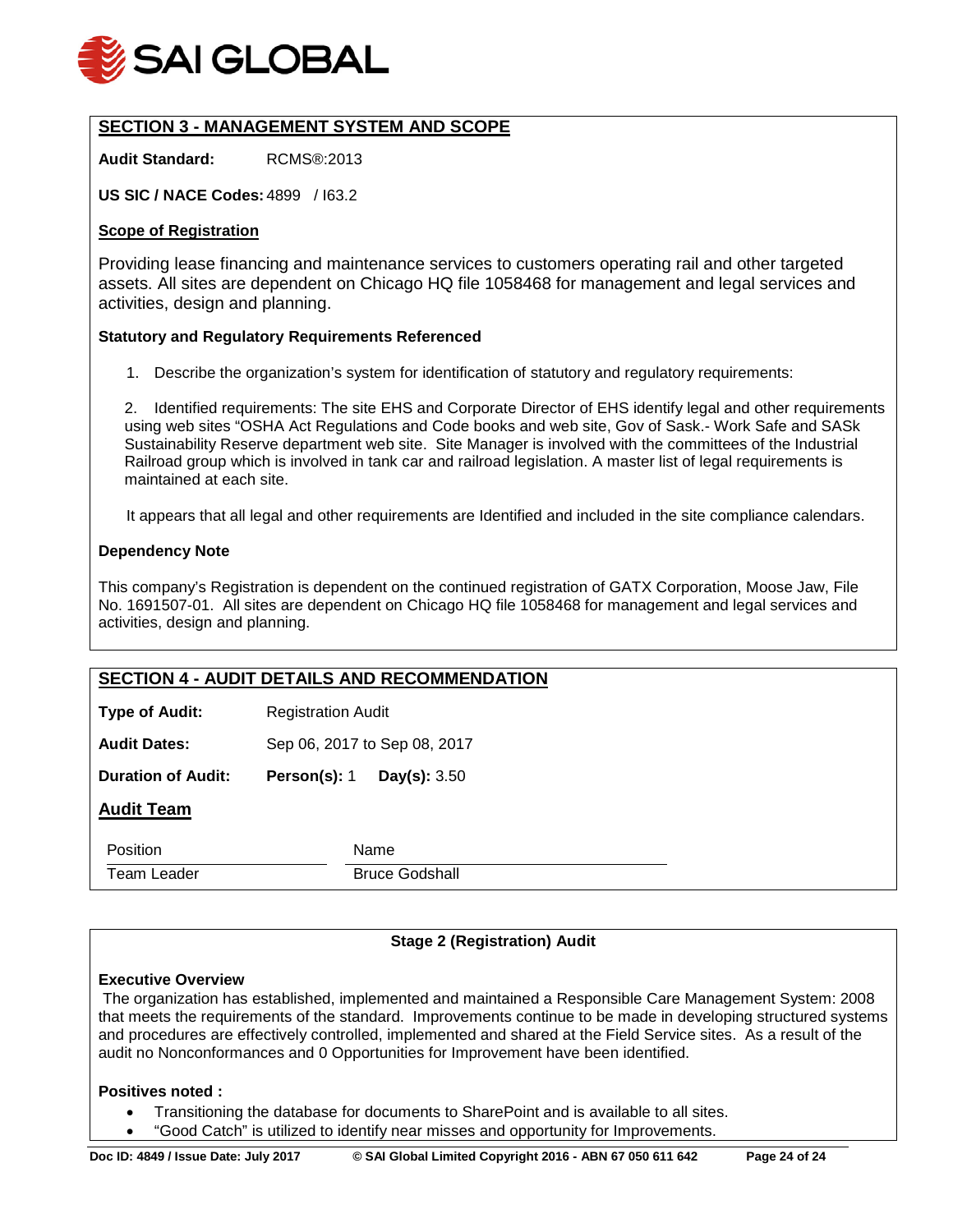

- Site has implemented Preventive Stretching Program
- Excellent communication meeting with the EHS managers and sharing of information.
- Overall plant is cleaned and organized.
- Excellent follow up on injuries and participation from top management.
- All training records were in good order and meet the intent of the standard.

#### **Management System – Main Components**

#### **Management System Documentation**

The management system manual revision was reviewed and found to be in conformance with the requirements of the RCMS®:2013 standard.

#### **Management Review**

Management review meetings are conducted at **annual** intervals. A review of records of management review was performed and found to meet the requirements of the RCMS®:2013 standard.

#### **Policy**

Based on the results of this audit, the GATX Corporation management system is effectively implemented and fulfils the stated policy.

#### **Objectives**

Based on the results of this audit, the GATX Corporation management system is effectively implemented and the stated objectives are being met.

#### **Internal Audits**

Internal audits are being conducted at planned intervals to ensure conformance to planned arrangements, the requirements of the RCMS®:2013 standard and the established management system.

#### **Compliance Evaluation**

GATX Corporation has implemented processes for periodically evaluating its compliance with applicable legal and other requirements. Compliance evaluations are conducted annually.

#### **Continual Improvement**

GATX Corporation is implementing an effective process for the continual improvement of the management system through the use of the policy, objectives, audit results, data analysis, corrective and preventive actions and management review.

#### **Environmental and/or Health and Safety Management System Components**

#### **Site Inspection**

The audit team toured the site and concluded that the conditions of the site reflect an effectively implemented management system.

#### **Aspect and Hazard Identification**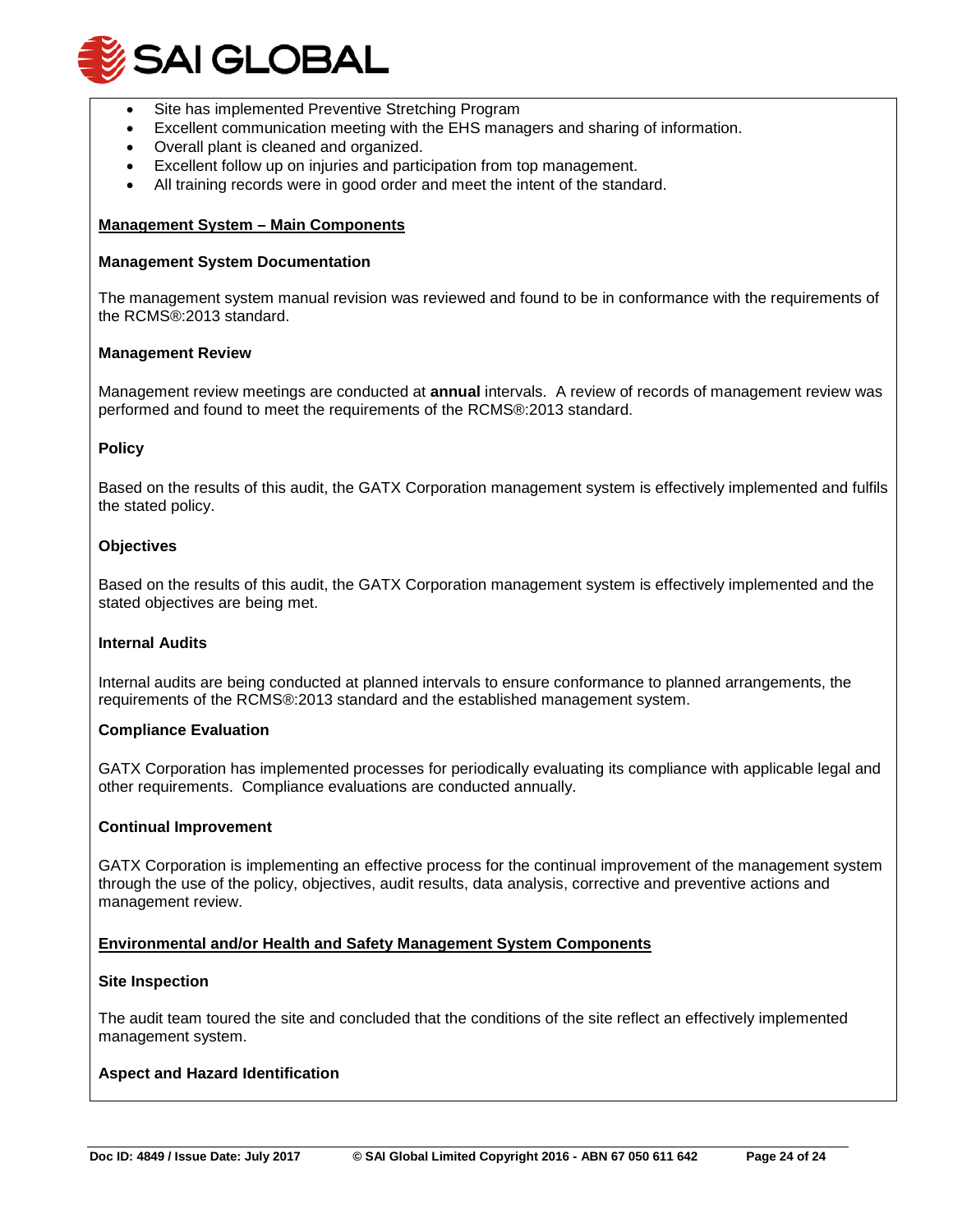

Based on the results of this audit, the GATX Corporation management system has established, implemented and maintained procedures for the identification, evaluation and upkeep of **"environmental aspects" and/or "OHS hazards">>** and the associated impacts and risks

## **Operational Controls, Monitoring and Measurement Processes**

Implementation of necessary operational, monitoring and measurement controls for **audited significant environmental aspects and/or relevant OHS hazards** is adequately demonstrated.

#### **Emergency Preparedness and Response**

GATX Corporation has identified the potential for spills, accidental releases and emergency situations and developed and tested response procedures. The last spill drill covered training and scenarios 12/11/16. Evacuation –  $8/18/16$ , Derailment –  $8/18/16$ , Severe weather –  $8/18/16$ 

#### **Recommendation:**

Based on the results of this Registration (Stage 2) audit and the results of the Stage 1 audit it has been determined that the management system of GATX Corporation is effectively implemented and meets the requirements the RCMS®:2013 standard relative to the scope of registration identified in this report; therefore, a recommendation for registration will be submitted to SAI Global's review team.

Please note that this report is subject to independent review and approval. Should changes to the outcomes of this report be necessary as a result of the review, a revised report will be issued and will supersede this report.

## **SECTION 5 – AUDIT FINDINGS**

#### **Functions, Activity, Processes and Areas Audited**

All of the applicable requirements of the RCMS®:2013 standard for the functions, processes and areas listed below were reviewed.

| Function / Activity /      | Details                                                                                 |  |
|----------------------------|-----------------------------------------------------------------------------------------|--|
| Process / Area             |                                                                                         |  |
| Summary of RCMS 2013       | Scope, CIS, Logo Marks, significant changes - Initial audit                             |  |
| Changes                    | Scope and CIS forms were reviewed with minor changes required.                          |  |
|                            | LOGO marks for SAI Global and ACC were reviewed with no issues.                         |  |
|                            |                                                                                         |  |
|                            | PSM requirements 2 scenarios apply to GATX - Residual Commodity Cleaning                |  |
|                            | activities and GATX engineering, maintenance and quality programs that have ability     |  |
|                            | to impact release of chemicals from a rail car not under GATX control. GATX is          |  |
|                            | addressing all new requirements and has an action plan for all gaps.                    |  |
| 3.4 Training               | SharePoint is utilized to track the identified training and reflect what job category   |  |
|                            | receives what training. GATX 2014 Annual training Plan. The EHS Supervisor has set      |  |
|                            | up a matrix that tracks each person at the site and what training based on the training |  |
|                            | plan they are required to take 2017.                                                    |  |
|                            | Reviewed 7 persons and verified they had received or is scheduled for the identified    |  |
|                            | training.                                                                               |  |
|                            | Positive- All records were in good order and meet the intent of the standard.           |  |
| <b>Contractor Training</b> | Contractor and Safety visitor Policy Rev 4                                              |  |
|                            | Attachments 10- Annually review all contractors and record on Attachment 10.            |  |
|                            | Covers Basic introduction and PPE requirements.                                         |  |
|                            | Contractor's records are updated and resigned annually.                                 |  |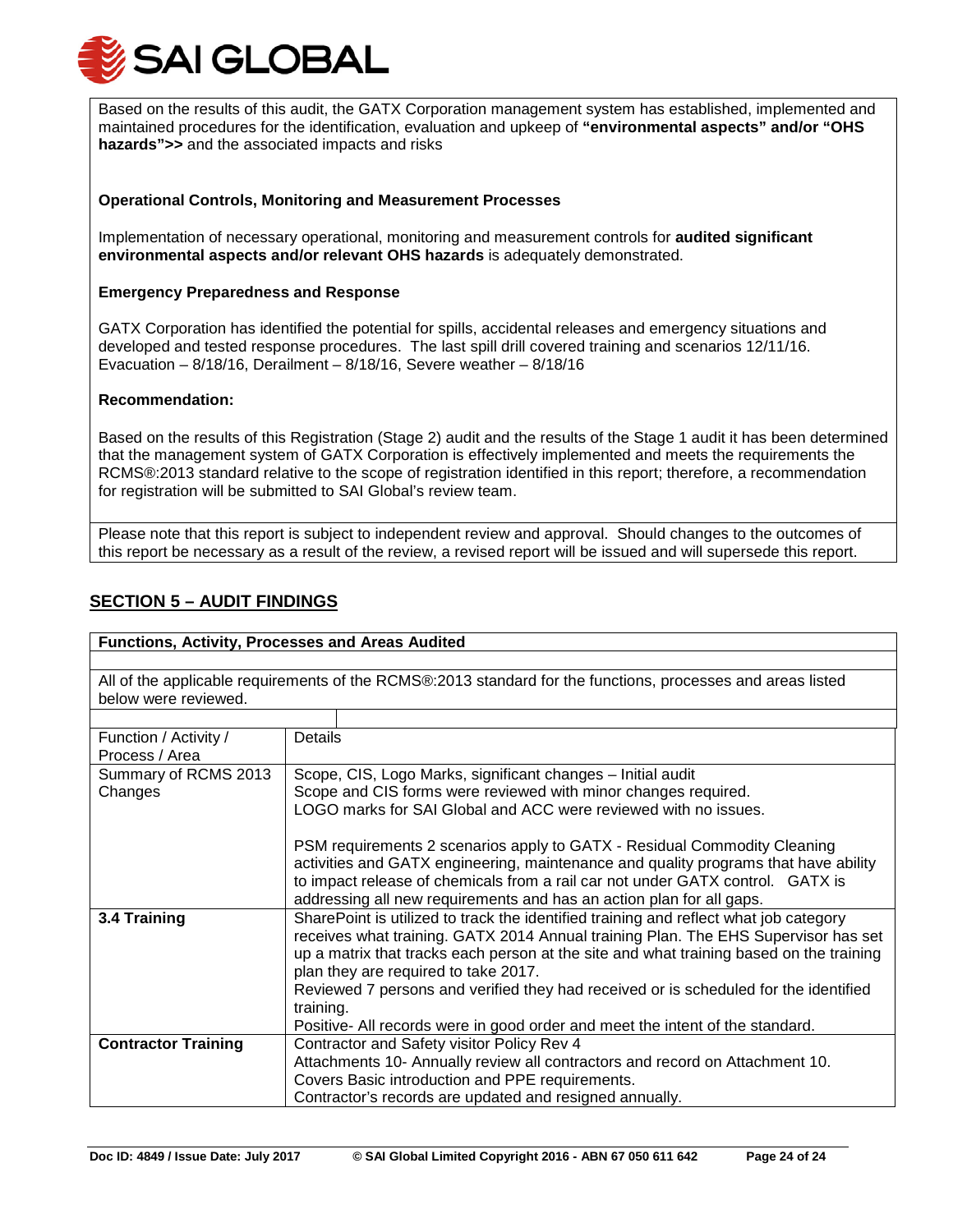

| <b>Plant Tour</b>       | Moose Jaw EHS Manager provided a plant tour of the facility. Other GATX personnel        |
|-------------------------|------------------------------------------------------------------------------------------|
|                         | in attendance were Jeff Nee - Corp Dir of EHS                                            |
|                         | Reviewed areas -                                                                         |
|                         | Cleaning                                                                                 |
|                         | $\bullet$                                                                                |
|                         | Internal Blasting<br>٠                                                                   |
|                         | <b>External Blasting</b><br>$\bullet$                                                    |
|                         | <b>External Coating</b><br>$\bullet$                                                     |
|                         | Painting<br>$\bullet$                                                                    |
|                         | Internal Lining<br>$\bullet$                                                             |
|                         | Rail Car Repair<br>٠                                                                     |
|                         | Valve Rebuild                                                                            |
| <b>Annual Reporting</b> | Positive- Transitioning the database for documents to SharePoint and available to all    |
|                         |                                                                                          |
|                         | sites.                                                                                   |
|                         |                                                                                          |
|                         | Sustainability- working on projects-                                                     |
|                         | MOC – Need to ensure that new equipment has EHS involved in the initial stages of        |
|                         | order new equipment.                                                                     |
|                         | Good catch is used as method for identication of safety security or other issues.        |
|                         | Good Participation by all site personnel.                                                |
|                         | Goals are being established at the site level                                            |
|                         | EHS supervisor is continuing the Preventive Stretching Program                           |
|                         | Service centers Hearne, TX, Waycross, GA, Colton CA. Canada Montreal Moose Jaw           |
|                         | SK, Red Deer AB, Field Service Terre Haute IN, Sarnia, Freeport LA, Plantersville,       |
|                         | TX.                                                                                      |
|                         |                                                                                          |
|                         | Focus on Energy Savings                                                                  |
|                         | Contractor training including evacuation is covered for all visitors.                    |
|                         | <b>JSAs are Generic and established</b>                                                  |
|                         | Shop portals are used to record date and provide information on JSAs.                    |
|                         | MSDS updated every 3 years-                                                              |
|                         | Interviewed the Office Clerk and discussed the MSDS process for ensuring current         |
|                         | copy (last 3 years) is obtained. In some cases a letter from the chemical manufacturer   |
|                         | has been accepted.                                                                       |
|                         | Consider a more formalized process for defining the process for notifying the offices    |
|                         | (Montreal, Calgary or Chicago) that an updated SDS / MSDS are required.                  |
|                         | Policy and Leadership - Policy communicated to all employees thru daily stand ups,       |
| 1.0 Policy and          |                                                                                          |
| Leadership              | good catches thru network, new employee orientation-RC segment,                          |
|                         | Customer letters are sent each year, letterhead, web site, Fire Marshall communication.  |
|                         | Stakeholder communication- examples- local feed mill, and local plants, fire marshal     |
|                         | annual tour,                                                                             |
|                         | Manual is dated 6/16/2017. Now includes the CIAC Partners in Canada in the RCMS          |
|                         | program -Updated with the new positions and changes related to RCMS:                     |
|                         | 2013 (Process Safety Code- Clean commodities and chemical containment and                |
|                         | sustainability in regards to energy.                                                     |
|                         | Organization chart date 10.2017 provides top level and reporting for EHS.                |
|                         | Job descriptions for key responsibilities are under 1.4 in the Policy Manual.            |
|                         | Business Scope- Executive overview- GATX bulk of business is the rail car leasing        |
|                         | business.                                                                                |
|                         | Policy dated Feb 13, 2013 - Key Points- Meet or exceed customer requirements, drive      |
|                         |                                                                                          |
|                         | CI (Operational Excellence), employee EHS, Security, prevent injuries and pollution      |
|                         | prevention. Guiding principles, Supplier partnerships.                                   |
|                         | Understanding-Regulatory requirements. Continuous improvement, Objectives and            |
|                         | Targets- to their specific areas. EHS and awareness of high quality product and supplier |
|                         | partnerships. Ammonia liquid and gas- car cleaning, caustic for boiler treat, asbestos   |
|                         | removal. Meets the intent of the standard.                                               |
|                         | 2. Planning-Planning (2.1 through 2.5)                                                   |
|                         | 2.1 / 2.2 - HSS&E Hazards and Risks identification and Evaluation                        |
|                         | GATX Rail EHS&S Risk Assessment 12-20-11                                                 |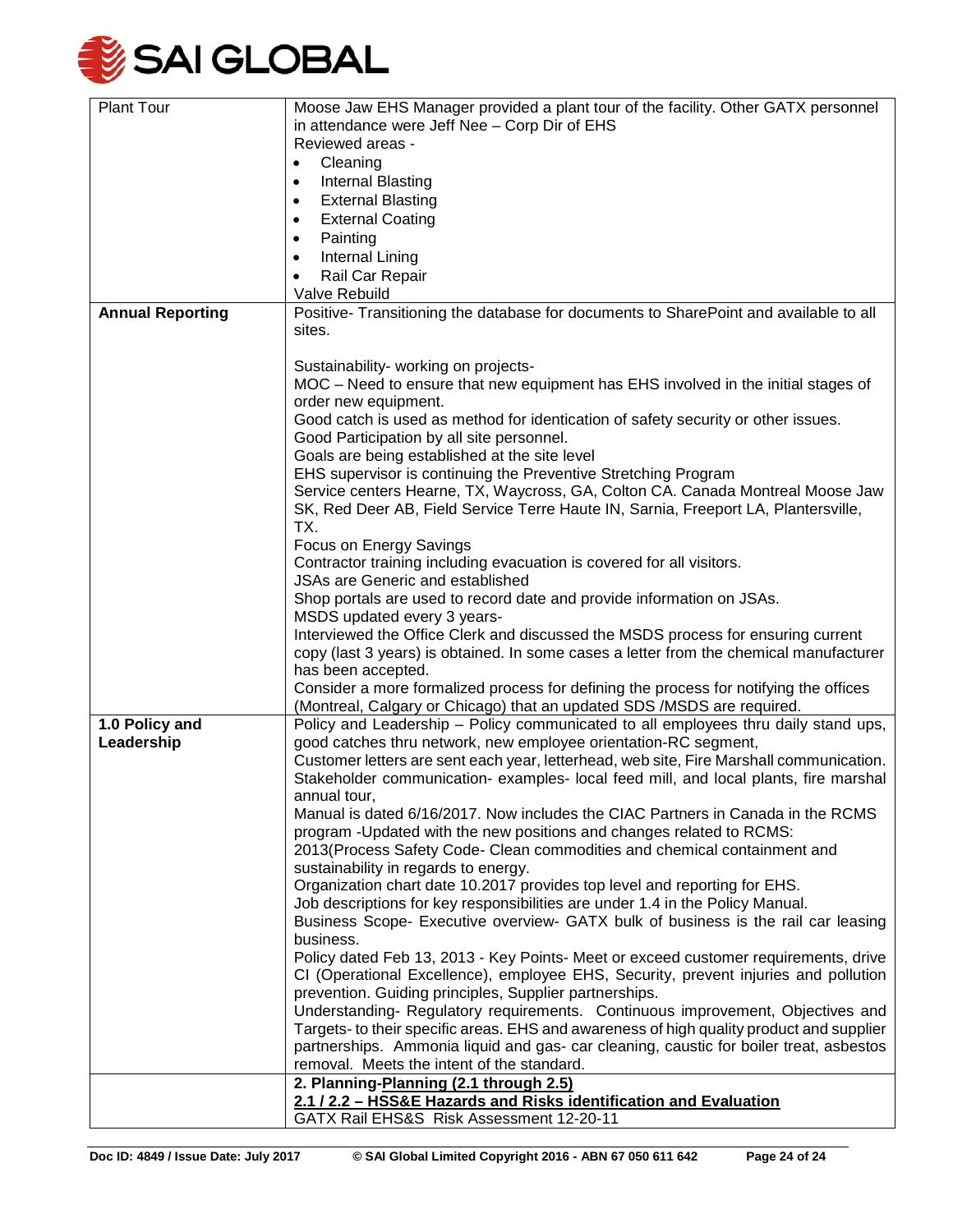

|         | Highest ranked risks– Working with tools and equipment, Using ladders,<br>Entry into rail cars, Switching in the yard, Switching in building or structures, General<br>switchman operations, Site access by unauthorized personnel, working at heights,<br>operating track mobiles and locomotives.<br>Factors Deviation, consequences, safeguards, risk based on worst injury and<br>likeliness.          |
|---------|------------------------------------------------------------------------------------------------------------------------------------------------------------------------------------------------------------------------------------------------------------------------------------------------------------------------------------------------------------------------------------------------------------|
|         | <b>MOC/JHA</b><br>Example 1- Hi VAC installation- MOC initiated 1/8/14 Move High Vac system and<br>place unit on stilts alongside the side of blast bay (improve returning grit into system<br>and reduce ergonomic issues with shoveling.<br>Utilize MOC form. JHA form also filled out to review any new hazards as a result of<br>the move or new location.                                             |
|         | <b>Environmental Aspects Evaluation</b> In the context of the HAZOP the departments<br>and Service centers. Updated every 3 years or as changes take place. Section 3-10.<br>Last updated May 2017.<br>New products, processes and changes are handled through corporate. No new<br>processes in the last 2 years.                                                                                         |
| Permits | 2.3 / 4.2 Legal Compliance Evaluation<br>Utilize People Soft and corporate provides guidance and overview for all legal and<br>other requirements. Compliance Calendar- Reviewed for 2017. All action items are<br>current. One - Permit Authorization (02032020, PO15-010, File # 527025-50) and<br>covers all wastes, air and hazardous wastes.<br>Annual report last submitted - 3/22/2017              |
|         | GATX weekly Haz waste Storage area - 10/10 . Monthly by EHS Manager 5/5<br>Weekly- 12/12<br>Cranes inspection Monthly in house 2 25 tons and jibs and hoists - 7/12/17<br>inspections - 25 Ton East and 25 Ton West and 7 hoists and jibs units.<br>Kone Crane Annual- Nov 2013<br>Ground water wells- sample annually- Last sampled June 2016, Parkland GEO<br>provided results, SVA dated 5/27/14 Rev C. |
|         | Lift Trucks- Daily inspections for the forklifts reviewed<br>All records in good order. Daily<br>Hazards Waste Manifests- Only has about 1 a year.<br>Hazardous Waste- Ae27057-2/27/17<br>Review the various shipments and verified that Solvent NOS does not need to be<br>manifested.                                                                                                                    |
|         | Fire Extinguisher- All conducted for 2017. Review a number of fire extinguishers, eye<br>wash and showers. All had tags and were current through July.<br>Lanyards- visual daily peruse, Annual- Fork Lift, Track mobile⊠                                                                                                                                                                                  |
|         | 2.4 Stakeholder perspective is the employees, contractors, neighbors and<br>customers. Site management has weekly meetings to discuss any issues or<br>concerns. Any customer or community complaints are forwarded to corporate for<br>EHS.                                                                                                                                                               |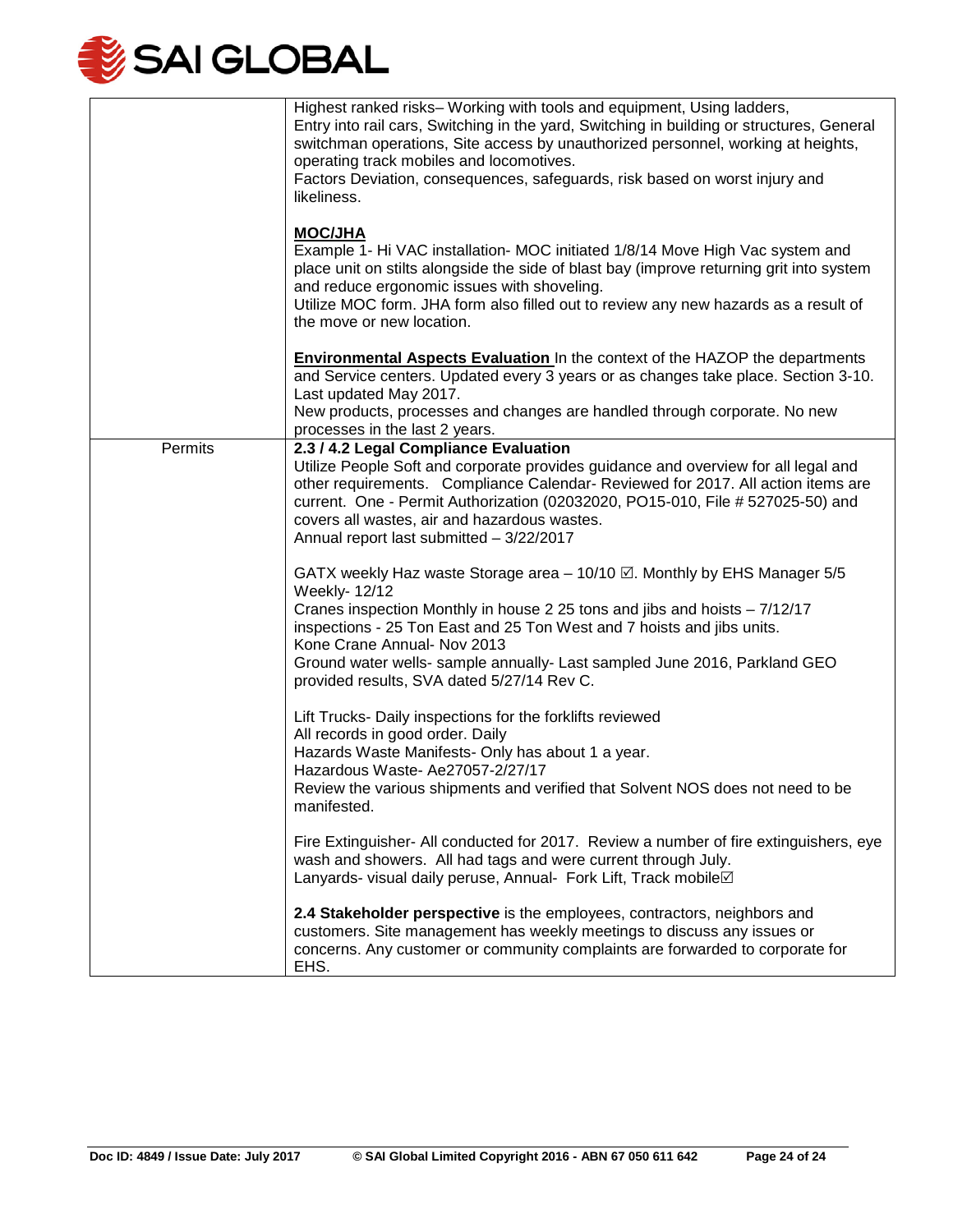

|                                                          | 2.5 Goals, Objectives and Targets<br>The organization shall establish Responsible Care® goals, objectives, and targets<br>based upon its prioritized risks, stakeholder input and regulatory, legal and other<br>Responsible Care® related requirements to which it subscribes with time frames and<br>responsibilities for accomplishment. These goals, objectives and targets shall be<br>established for each relevant function and shall reflect the organization's commitment<br>to continuous improvement.<br>Goals and Objective: Monthly scorecards for corporate and includes all sites for Field<br>Services includes - 6 Majors 4 Repair also include Field Services, Rescar, Harbor<br>Rail and GBW                                                                                                              |
|----------------------------------------------------------|------------------------------------------------------------------------------------------------------------------------------------------------------------------------------------------------------------------------------------------------------------------------------------------------------------------------------------------------------------------------------------------------------------------------------------------------------------------------------------------------------------------------------------------------------------------------------------------------------------------------------------------------------------------------------------------------------------------------------------------------------------------------------------------------------------------------------|
|                                                          | Safety Goals- are tracked and included in the Field Service Centers                                                                                                                                                                                                                                                                                                                                                                                                                                                                                                                                                                                                                                                                                                                                                          |
|                                                          | Dart – Actual = $0.00$ , Goal = $0.00$<br>٠<br>$TRIR - Actual = 8.22$ , Goal = 4.98<br>$\bullet$<br>WC $$$$ Incurred - Actual = N/A<br>$\bullet$<br>Env. Releases $-0$<br>$\bullet$<br>Good catches $-80$<br>٠<br>Good Catches to Recordable Ratio (YTD) - 40<br>٠<br>Incident Report timeliness - 100%<br>$\bullet$<br>YTD Identified Corrective Actions - 99<br>$\bullet$<br><b>YTD Closed Corrective Actions - 77</b><br>$\bullet$<br>EHS Compliance - 92%<br>$\bullet$<br>YTD Training Schedule Completion - 100%<br>$\bullet$                                                                                                                                                                                                                                                                                           |
| Implementation<br><b>Operation and</b><br>accountability | 3.1 - Documentation is controlled from corporate and is the same for all Service<br>Centers.<br>3.2 Management system is driven from corporate and risks, goals and OSHA<br>programs are part of the corporate program. All change is handled through corporate.<br>Responsible Care Principles- Mange prioritized risks, ensure safe operations and<br>maintenance, Protect workers, environment and create a safe and secure<br>environment, Manage change for processes and activities.                                                                                                                                                                                                                                                                                                                                   |
|                                                          | 3.3. Organization chart is established at corporate. Job descriptions are written for the<br>key positions and an organization chart is on the system.<br>3.5 Weekly meetings are conducted by management with the site employees.<br>Discussions are around issues concerning health safety, security and working<br>conditions. Suggestions are encouraged and examples were provided of suggestions<br>made and improvements made.<br>3.5.1 Safety information is provided to all employees. Customers have on line<br>information and can track their specific car with all specification and regulations<br>through the GATX web site. The web site is used for customer feedback and a<br>customer service group answers any questions that are submitted. This was<br>reviewed at GATX - Chicago earlier in the week. |
|                                                          | The "Tanker Trainer" is a proactive approach to communicating best practices for tank<br>car use and unloading and training customers and training was being conducted in<br>the area.<br><b>3.5.2</b> Information is available through the corporate web site and GATX customer<br>service department. Any questions at the local level are addressed and forwarded to<br>corporate. A log is utilized to record these request.<br>3.5.3 Mutual assistance is difficult with the small work force and limited resources at<br>the site level. A local fire department is nearby and would be called for any<br>emergency. The Tank trainer was brought to the area to train people on tank car<br>basics and rescue information.                                                                                            |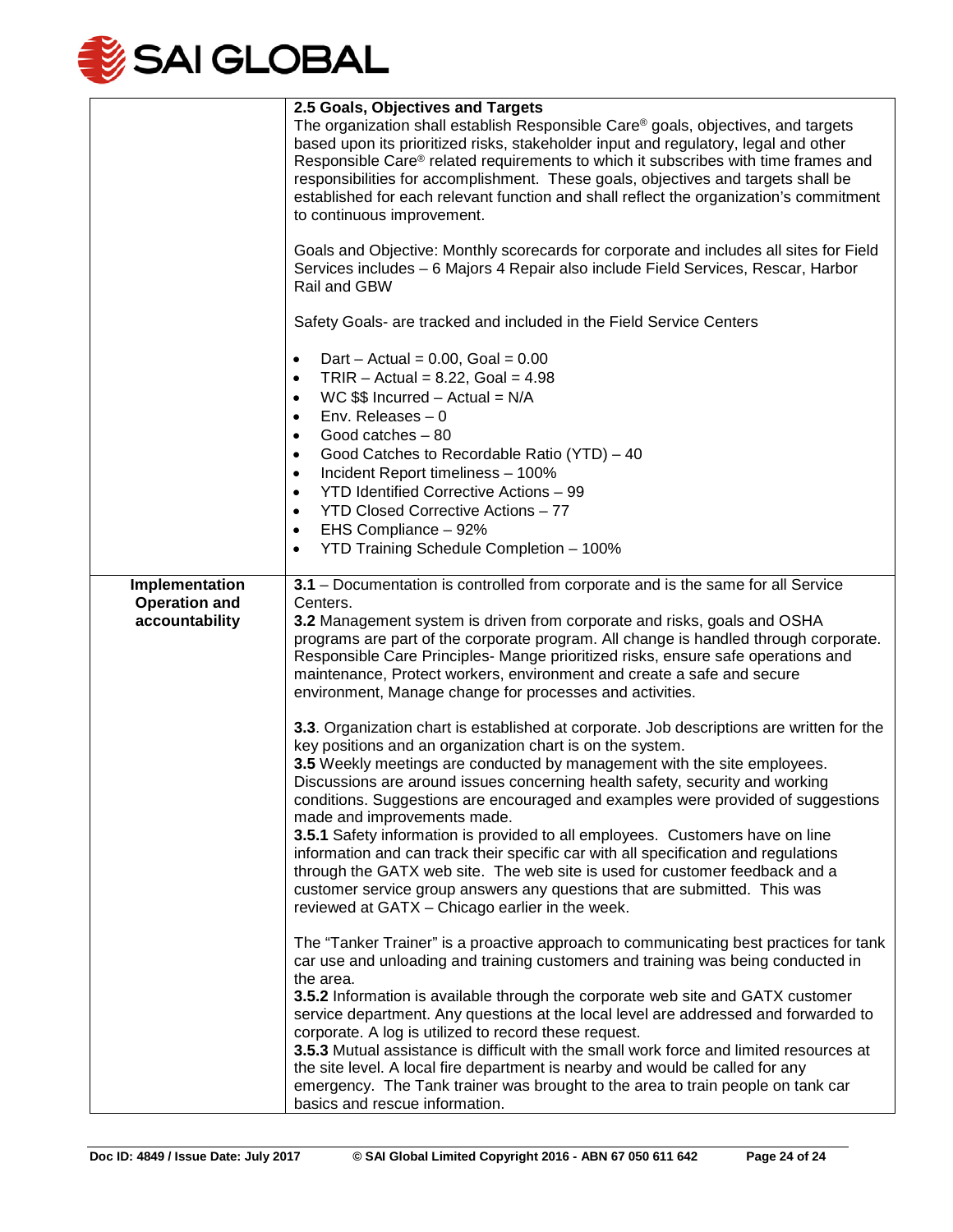

|                | 3.6 The corporation recognizes individuals who make positive suggestion and are                                          |
|----------------|--------------------------------------------------------------------------------------------------------------------------|
|                | rewarded with gift certificate.                                                                                          |
|                | Good catch program - Incentive program is tied to safety results.                                                        |
|                | 3.7 See section 4 for Emergency Response Plan rev 2, 8/11/16. Is updated annually                                        |
|                | and includes responsible persons, spill report date form. All typical emergencies are                                    |
|                | reviewed and people are trained. Consider addressing Medical and active shooter in                                       |
|                | the Emergency preparedness procedure. Confined space entry is reviewed 4 times                                           |
|                |                                                                                                                          |
|                | a year. Appropriate response to raw material, product, and Process waste and                                             |
|                | transportation incidents are addressed. No cars are allowed to be serviced unless                                        |
|                | they have been emptied and fall under the category of cars that are allowed to be                                        |
|                | serviced at the small service centers. Procedures are in place that define these                                         |
|                | parameters and are part of the documented system. No major spills over the last 2                                        |
|                | years, Drills included Severe Weather / Rail evacuation - 8/18/16, Spill training -                                      |
|                | 12/27/16. Switching training given quarterly - 8/28/17 with authorized training given                                    |
|                | 8/22/17. Annual EHS planning with Corp occurred in December 2016. Includes                                               |
|                | review and setting up of training and drill schedule for RC / Environmental / Safety /                                   |
|                | Security.                                                                                                                |
| Monitoring and | <b>4.1 Monitoring and Measurement</b>                                                                                    |
| Measuring      | Organization monitors the O&T at the corporate and site level. GATX – Chicago                                            |
|                | monitors details monthly and determines trends based on key X metrics and trends.                                        |
|                |                                                                                                                          |
|                | The organization shall regularly monitor and measure the key characteristics of its                                      |
|                | operations, products and activities that can have a significant effect on health, safety,                                |
|                | security and the environment. This shall include the recording of information to track                                   |
|                | performance, relevant operational controls, and conformance with the organization's                                      |
|                | Responsible Care <sup>®</sup> goals, objectives, metrics and targets.                                                    |
|                | Calibration The Safety Attendant is responsible for calibrating the Confined space                                       |
|                | meters and ensuring records are maintained. Reviewed records and showed bump                                             |
|                | test before use. Log sheet is utilized to track daily bump test.                                                         |
|                | Calibration gas - EXP 11/18, reviewed monitors used for Confined Space permits -<br>0182688, 0182571, 0182454. No issues |
|                |                                                                                                                          |
|                | Repair / Cleaning / Internal & External Blasting / External Coating & Painting /                                         |
|                | Internal Lining / Rail Car Repair / Valve Rebuild                                                                        |
|                | Reviewed the above areas discussed Policy, Emergency preparedness, Hazards and                                           |
|                | Risks, Near miss, Community Involvement, Training and orientation, Operational                                           |
|                | Controls, communication(tool box, Day Board, Bulletin Boards), and Continuous                                            |
|                | Improvements- new boiler and new compressor to be installed. Significant aspects                                         |
|                | and hazards vary with areas, switching is main risk with ergonomics, slip trip and falls                                 |
|                | working on tankers, spills, steam. Discussed Safe Start program, Discussed the                                           |
|                | Boiler operation - last inspected Nov 2016 due in 2 years.                                                               |
|                |                                                                                                                          |
|                | Review communication of RCMS and company policy and ensure employees are                                                 |
|                | more familiar with the key points. Continuous Improvement B Blaster for valve repair.                                    |
|                |                                                                                                                          |
|                | Review the PPE requirements when handling or working around chemicals.                                                   |
|                | Reviewed calibration of gas monitors, multiple area and tank monthly and annual                                          |
|                | inspections, harnesses, lanyards, cranes. Waste blast is sent to landfill.                                               |
|                |                                                                                                                          |
|                | Reviewed Hot Work, Confined Space, LOTO permits, fall protection inspections, hear                                       |
|                | conservation program inspections and surveys and mobile equipment training and                                           |
|                | driving evaluation. Follow-up items placed in CA Tracker                                                                 |
|                |                                                                                                                          |
|                | Reviewed Hazardous, non-hazardous and universal waste storage, containers and                                            |
|                | handling of materials (used oils, waste paints, waste thinner, waste diesel fuel -                                       |
|                | hauled by GFL, monthly inspections) – no issues.                                                                         |
|                |                                                                                                                          |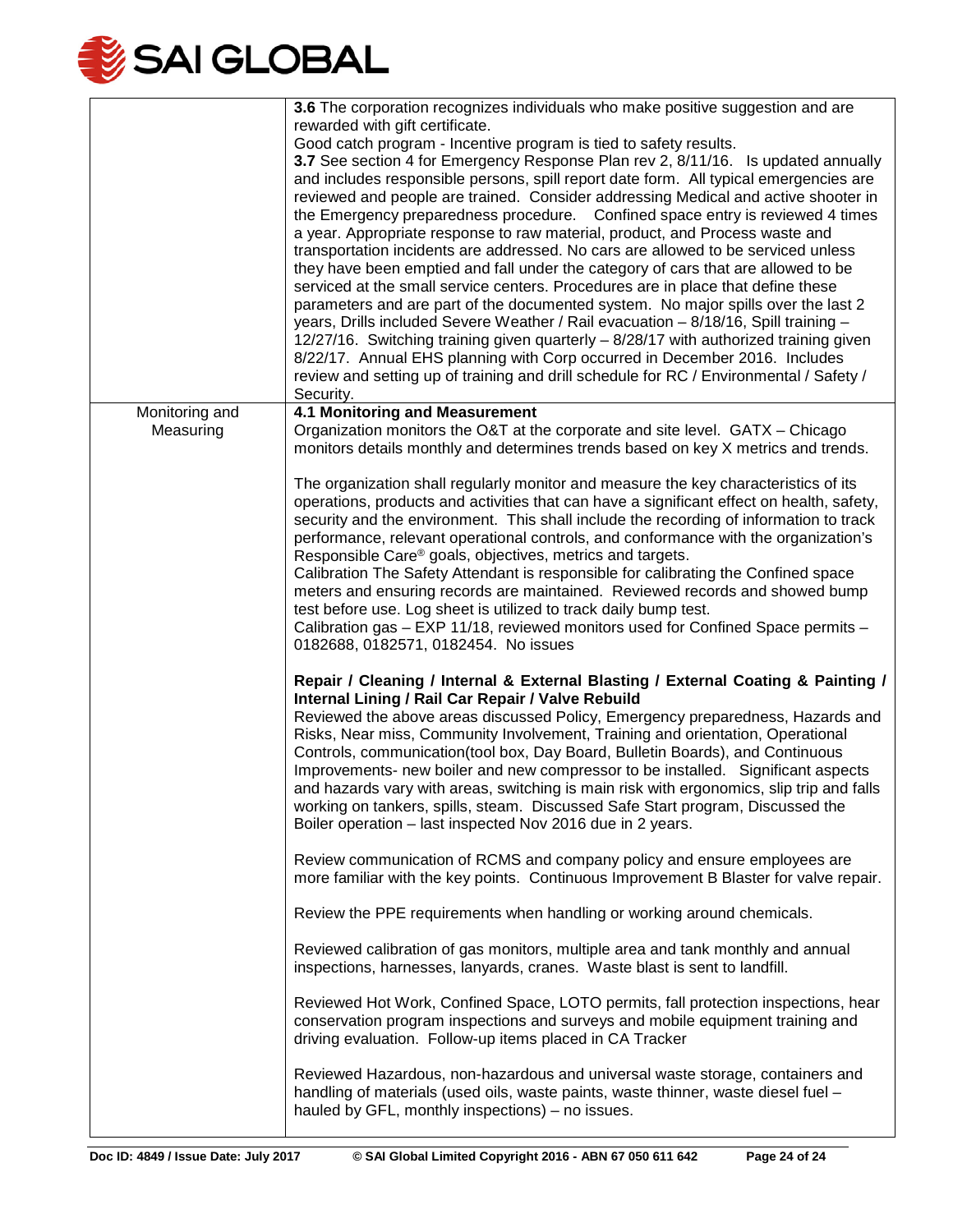

|                                   | Reviewed operations of the oil water skimmer by the operator.<br>A number of new trainees are in the utilities building and the tank unloading area<br>Tank car cleaning- Reviewed work order book and reviewed GATX 95591. fuel oil<br>unload, JSA is available.<br>Review the process for providing MSDS and Clean Recipes for persons unloading<br>tank cars.<br>SDS verification:<br>Interviewed the EHS in regards to the MSDS verification.<br>Process- EHS reviews the "MIS" information -list of cars in route from CNR and CPR.<br>The cars have MSDS attached and are reviewed. If MSDS is not current an e-mail is<br>sent to the office in Montreal, Calgary or Chicago to update the MSDS. Reviewed<br>multiple SDS's. No issues.                                                                                                                                                                                                                                  |
|-----------------------------------|---------------------------------------------------------------------------------------------------------------------------------------------------------------------------------------------------------------------------------------------------------------------------------------------------------------------------------------------------------------------------------------------------------------------------------------------------------------------------------------------------------------------------------------------------------------------------------------------------------------------------------------------------------------------------------------------------------------------------------------------------------------------------------------------------------------------------------------------------------------------------------------------------------------------------------------------------------------------------------|
|                                   | Reviewed maintenance records with numerous items and equipment. Daily<br>inspections are done by maintenance and PM for trucks is being developed at a<br>corporate. Records are in the EHS office and up to August 2017.                                                                                                                                                                                                                                                                                                                                                                                                                                                                                                                                                                                                                                                                                                                                                       |
|                                   | Consider a network database for preventive maintenance and tracking spare parts.                                                                                                                                                                                                                                                                                                                                                                                                                                                                                                                                                                                                                                                                                                                                                                                                                                                                                                |
|                                   | 1) FX- monthly 10/10 Ø<br>2) Slings- 4/4<br>3) Platform lifts 3 units all inspected monthly and current.<br>4) Ladder 10.2016 Fall protection program- currently annual inspection and pre use<br>inspection before use. EHS persons will be trained as a competent person for ladder<br>inspection. Scheduled to be done. The maintenance area and all maintenance<br>records were in excellent order. Corporate is working on establishing a Corporate web<br>based PM data base. (Hippo).                                                                                                                                                                                                                                                                                                                                                                                                                                                                                    |
| Performance<br>Measurement, CA/PA | 4.2 Compliance is reviewed by corporate and follows standard auditing protocol.<br>Internal audit checklist is utilized and a report is generated. 32 action items were<br>identified and entered into Action tracker. RC lead auditor training certificated for Jeff<br>Nee verified-2013 by Verrico & Associates. -<br><b>Evaluate its compliance-</b> All sites have a comprehensive audit on EHS&S annually<br>conducted by corporate. Also have site weekly inspections done at the site. EHS site<br>compliance Calendar is set up for all of the sites and is reviewed during the audits.<br>Compliance tracking tracking program lists all routine equipment calibrations test,<br>inspection permits and reporting. Conducted at the site level during the May internal<br>audit. Reviewed the list of Audits. Audit report includes compliance and management<br>system findings.<br>4.3 Internal audits - Moose Jaw was conducted by the Corporate EHS in wk of June |
|                                   | 2017 and all action items have been addressed. Action items were identified. Action<br>items are tracked on Corrective Action Tracker. Audits are conducted at least every<br>year for the Service Centers and Field Services. The US field services and mobile<br>repair units shall be audited at least every 2 years. No issues or concerns.                                                                                                                                                                                                                                                                                                                                                                                                                                                                                                                                                                                                                                 |
|                                   | 4.4. Process to work with customer concerns, suppliers, carriers, distributors<br>contractors 3 <sup>rd</sup> party logistics. These activities are handled through corporate and<br>were reviewed during the GATX - Chicago in previous audits                                                                                                                                                                                                                                                                                                                                                                                                                                                                                                                                                                                                                                                                                                                                 |
|                                   | 4.5/2.4 Effectiveness of its communication program and Periodically evaluate<br>the effectiveness of its communication with its stakeholders.<br>Report in the annual report- Annual report was issued March 17, 2014 and provided<br>to ACC. Sent and approved by ACC. ☑<br>Employees-Encourage more engagement of employees though meetings, safety                                                                                                                                                                                                                                                                                                                                                                                                                                                                                                                                                                                                                           |
|                                   | committees, Safe Start program. JHSC.<br>Monthly EHS meeting held June 2017, Led by the Director of EHS and included all<br>site EHS people on a conference call. Metrics and issues were discussed,                                                                                                                                                                                                                                                                                                                                                                                                                                                                                                                                                                                                                                                                                                                                                                            |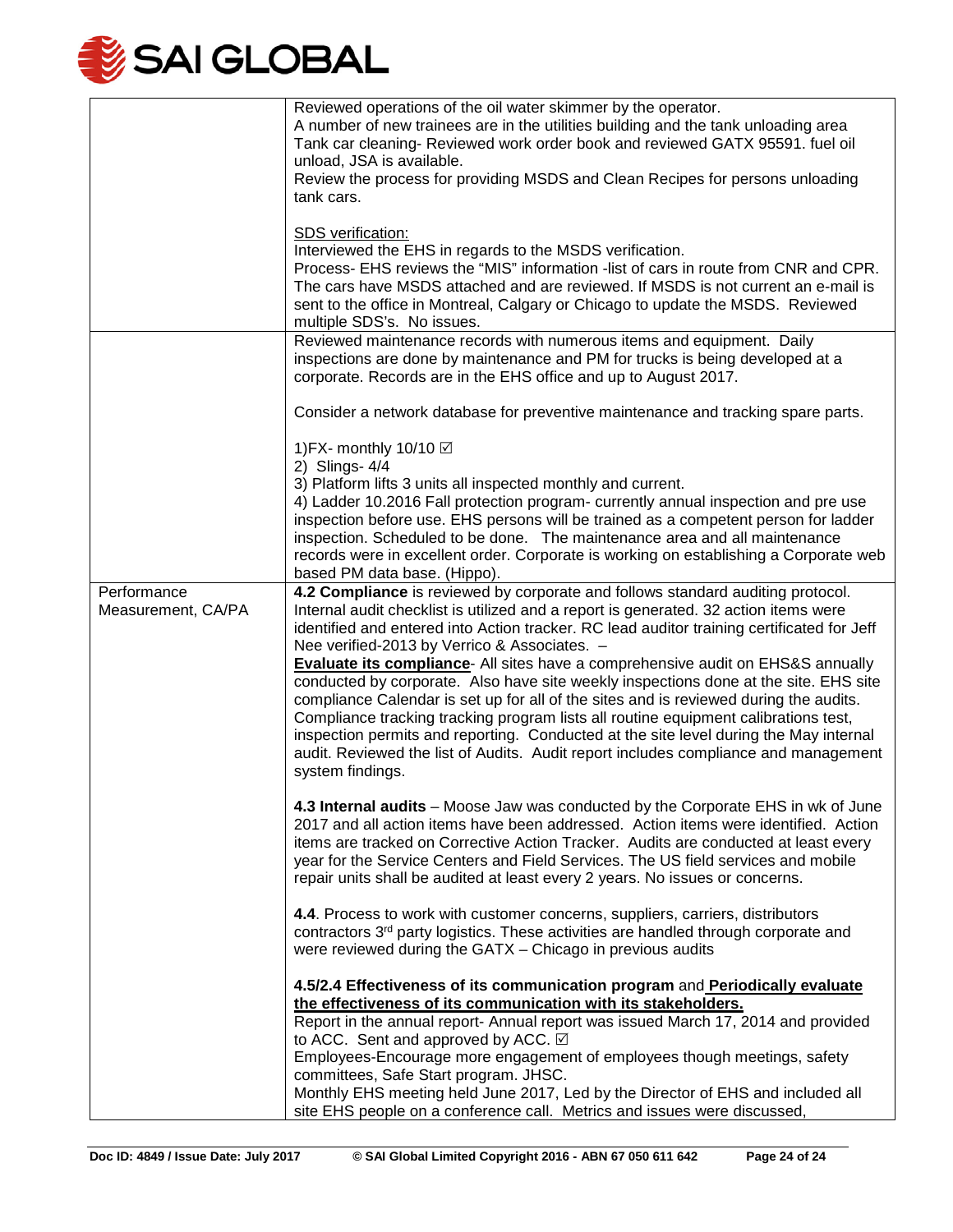

|                           | compliance reporting and upcoming reports due, Minutes are issued and posted at                                                                                             |
|---------------------------|-----------------------------------------------------------------------------------------------------------------------------------------------------------------------------|
|                           | the sites.<br>Management-Interviewed the Site Manager                                                                                                                       |
|                           | EHS communicates with the neighbors and discusses the chemical and products.                                                                                                |
|                           | Invite fire department in to visit- May 2017                                                                                                                                |
|                           | Sites- Community events-                                                                                                                                                    |
|                           | Tanker Training- customer good feedback.                                                                                                                                    |
|                           | Process for handling complaints or concerns- with communities or neighbors                                                                                                  |
|                           | Each site maintains a list of community Contacts -Reviewed Moose Jaw log entries                                                                                            |
|                           | Fire Dept., Neighbor communication- annual stakeholder communication, only one                                                                                              |
|                           | was a complaint and was in regard to smell of lagoon. 2017 entries- 1 YTD logged.                                                                                           |
|                           | Employee Survey by HR October 2016- feedback was reviewed and was one of the                                                                                                |
|                           | factors for establishing the behavior based program.                                                                                                                        |
|                           | Customer Service did survey - Q1 2017 Action items more communication, promote                                                                                              |
|                           | from within. Another is schedule for Q4 2017.                                                                                                                               |
|                           | 4.6 Corrective/Preventive action                                                                                                                                            |
|                           | SharePoint database is utilized to track corrective preventive actions, incidents and                                                                                       |
|                           | near misses. Started late 2012 and all action items are entered into the system.                                                                                            |
|                           | No issues or concerns.                                                                                                                                                      |
|                           | <b>4.6 Accidents and Incidents-</b>                                                                                                                                         |
|                           | Procedure- 51914 was reviewed and updated. Utilizes the 5 Why defining Root                                                                                                 |
|                           | Cause. Reporting and documentation is defined. A teleconference will involve for                                                                                            |
|                           | DART injuries VP of Operations, GM, Corporate EHS, HR, Production Mgr.                                                                                                      |
|                           | Responsible Supervisor and affected employee for all incidents as defined in the                                                                                            |
|                           | procedure.                                                                                                                                                                  |
|                           | Final incident report must be signed off by a high level cross functional team.                                                                                             |
|                           | Utilize the SF-027EHS&S Incident Investigation Report-                                                                                                                      |
|                           |                                                                                                                                                                             |
|                           | Goal SF 027 form - in SharePoint - Implement First Aid reporting- In place and                                                                                              |
|                           | tracked on the local First Aid log- and data is inputted into SharePoint. Reviewed                                                                                          |
|                           | multiple examples. Records indicate closed.                                                                                                                                 |
|                           | Example - SF027- July 2017 Incident report was filled out - back injury while lifting a<br>BOV 50# and turning. Management review of Incident was held 4/15/17 and required |
|                           | persons were in attendance. 5 action items and are closed or auctioned.                                                                                                     |
|                           | Excellent follow up on injuries and participation from top management in presenting                                                                                         |
|                           | the company concern focus.                                                                                                                                                  |
|                           | Action items are done immediately and if needed more follow up are put on the action                                                                                        |
|                           | tracker. Reviewed corrective action tracker and all actions are addressed and closed                                                                                        |
|                           | out in a timely manner.                                                                                                                                                     |
|                           | 4.7 records                                                                                                                                                                 |
|                           | QF1602- Dated Jan 2017                                                                                                                                                      |
|                           | Records Directory- The organization has established and maintained a procedure for                                                                                          |
|                           | the identification, maintenance and disposition of RCMS records, Sampled Air                                                                                                |
|                           | Permits( Permanent), Mgt Reviews records Internal audits(5 on site 5 at remote),                                                                                            |
|                           | Contractor records(current plus past year), Drill records(5), training(Length of                                                                                            |
|                           | Service), MSDS(Permanent).                                                                                                                                                  |
|                           | No issues or concerns.                                                                                                                                                      |
| <b>Management Review-</b> | Corporate function conducted annually. Last conducted in the first week of December                                                                                         |
| 5.1                       | 16, 2016. Reviewed Internal audit, corrective actions and management responsibility.                                                                                        |
|                           | An agenda is utilized to cover all requirements and action items are tracked and                                                                                            |
|                           | followed up until closed. The management review is conducted and in Chicago and                                                                                             |
|                           | all sites are represented by the corporate EHS Director presentation.                                                                                                       |